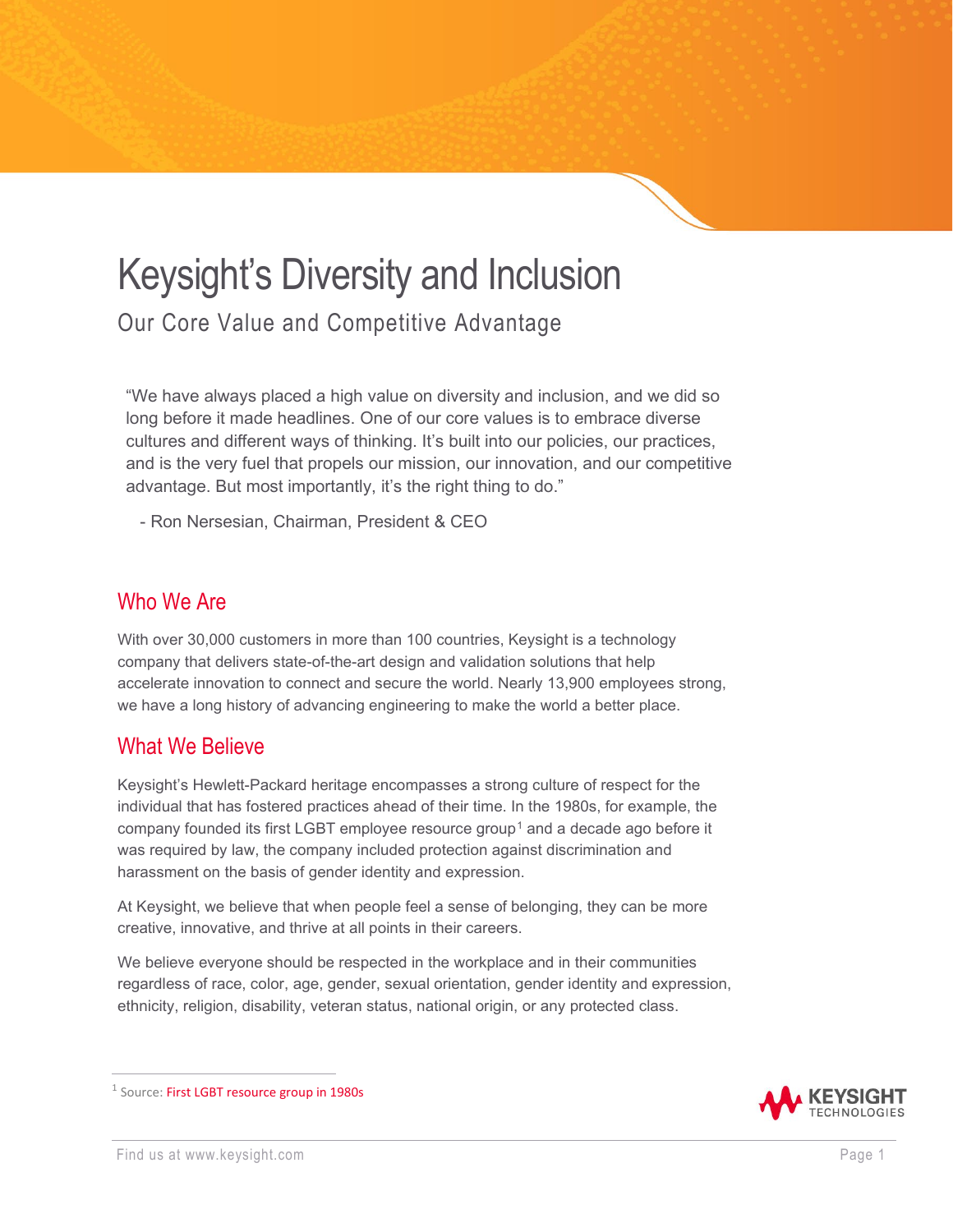We expect all employees and those with whom we do business to be treated with respect, dignity, and courtesy.

We do not tolerate harassment or discrimination, nor do we tolerate violence in any situation, for any reason.

We believe that in an inclusive environment that seeks unique points of view, innovation thrives. And we believe this is at the core of our competitive advantage.

### Our Vision and Strategy

Our diversity and inclusion (D&I) values are embodied in our [Keysight Leadership Model,](https://www.keysight.com/us/en/about/keysight-s-leadership-model.html) the framework for how we run the company. D&I is also one of four CEO-level priorities with quantifiable goals and actions tracked by the leadership team and the Keysight Board of Directors. To drive change and continuously challenge ourselves, our D&I practices are focused on these areas:





Assembling a Diverse Team



Fostering Inclusion For Everyone



Creating a Place to Thrive

# Advancing STEM

Our purpose is to push the boundaries of engineering and our passion is to share science, technology, engineering, and math (STEM) disciplines with new generations of students. We consider the low numbers of STEM students in underrepresented communities a global problem and we are committed to expanding the pipeline of future engineers from all backgrounds through company sponsorships and employee-led educational programs.

### Diversity-focused K-12 Programs

**Black Girls Code.** We support the Black Girls Code organization through activities such as virtual hackathons where company engineers participate as mentors.

**MESA.** Keysight employees volunteer with MESA (Math, Engineering, Science Achievement), an organization focused on helping underserved and underrepresented students achieve success in STEM studies and careers.

**Mike Hauser Academy.** Keysight sponsors the Mike Hauser Academy to support English Language Learners through 3-week algebra-focused summer school programs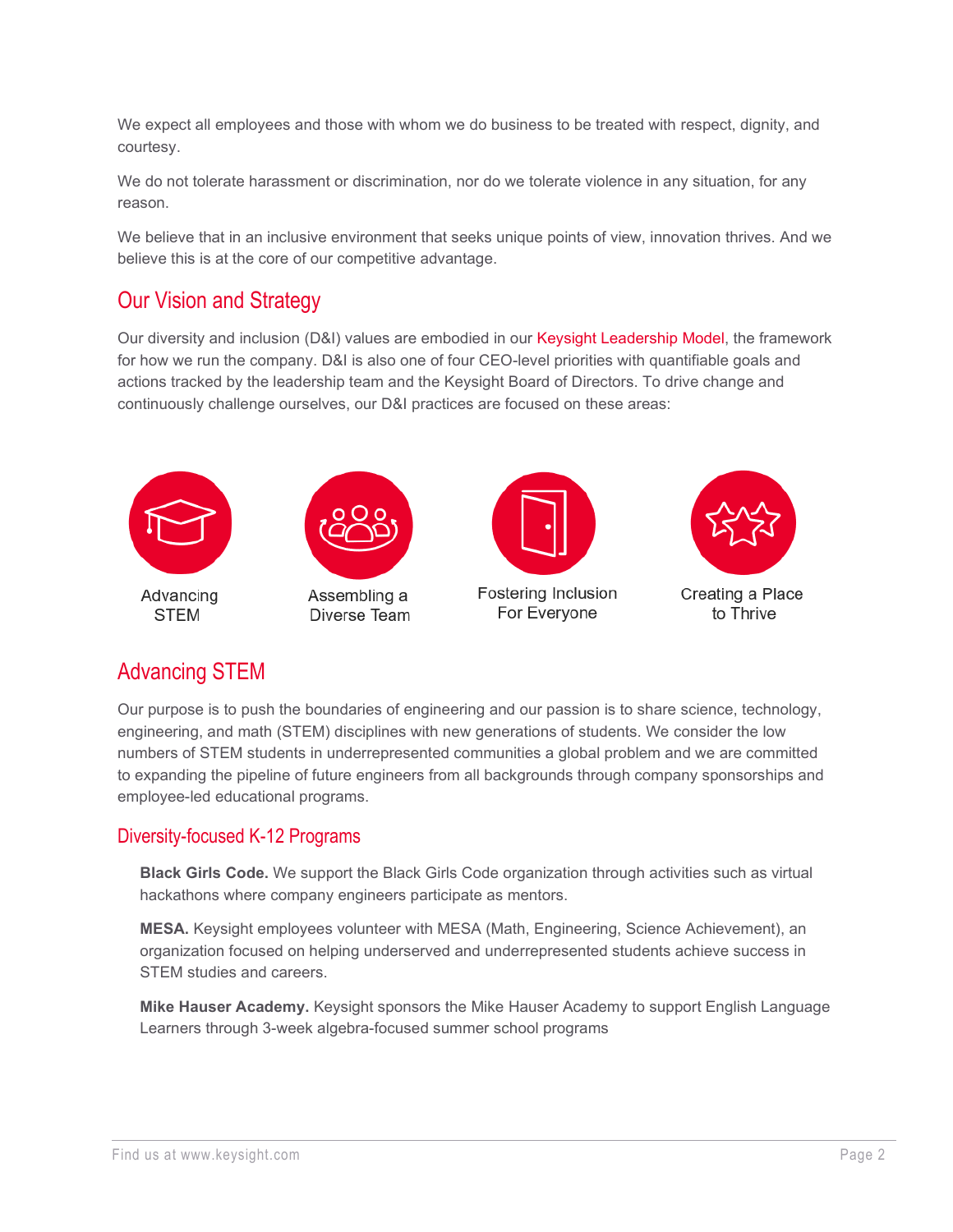**Introduce a Girl to Engineering Day and Community WISE (Women Investing in STEM Equity).** We sponsor programs specifically focused on STEM education for young women and girls, including Introduce a Girl to Engineering Day for students grades 6 through 12 and Community WISE, which is a program focused on preparing middle school and high school girls to pursue STEM education and careers.

**Keysight After School Program and other mentoring engagements.** After school programs, high school intern programs, and online mentoring engagements broaden our reach to support additional underrepresented minorities (URM[2\)](#page-2-0) and female students in STEM.

**Targeted Partnerships.** Keysight provides online and in-person STEM education materials and our employees volunteer and mentor students globally, including students from Title 1 school districts in the US. Keysight women engineers participate in school visits to share their experiences as women in technology and to encourage young women to see a career in technology as achievable and within their reach.

#### University and Lifelong Learning

**Rewriting the Code.** A sponsoring member of the non-profit organization Rewriting the Code, Keysight engages with a growing virtual community of over 11,000 exceptional Black/African American and Hispanic/Latina college and early career women with a passion for technology. Coming from 700 colleges and universities, these women are preparing to thrive as next-generation engineers and tech leaders.

**Inclusive Engineering Consortium.** An external organization aimed at fostering education advancement in Historically Black Colleges and Universities (HBCUs), our sponsorship in this consortium has enabled us to increase visibility into Keysight internships, employment opportunities, and mentorships for URM students.

**HBCU Grants and Student Scholarships.** Keysight provides annual scholarships to students in their 4<sup>th</sup> year of an engineering degree to foster engagement with HBCUs and their students and to develop a candidate pipeline for the company. In addition, Keysight Engineering Education Development grants provide Keysight test equipment to HBCUs to support advances in engineering education.

**SWE Sponsorship and Engagement.** Keysight has hosted SWE (Society of Women Engineers) events in Singapore, Malaysia, Europe, India, and China, and sponsors memberships for all interested Keysight employees.

**Partnership with Women in Quantum (WIQ).** To create global connections between women working in quantum engineering in universities and in industry, Keysight founded and sponsors the WIQ Mentoring Program, which promotes networking, knowledge-sharing, and the growth and retention of women in this critical technology field.

<span id="page-2-0"></span><sup>2</sup> URM as defined by California Assembly Bill 979 (AB979): Black, African American, Hispanic, Latino, Asian, Pacific Islander, Native American, Native Hawaiian, or Alaska native, or as gay, lesbian, bisexual, or transgender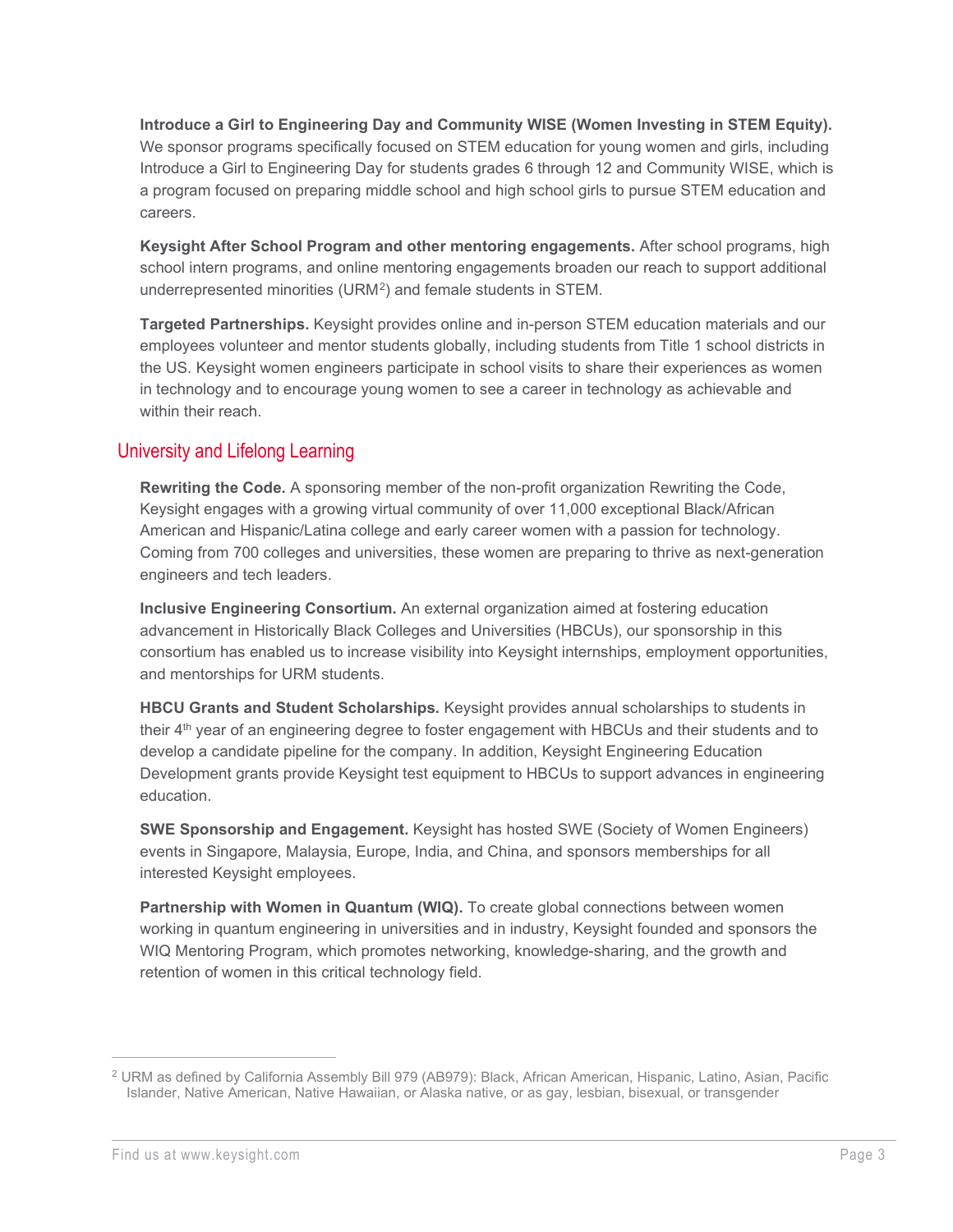**Diversity-focused Events.** Keysight employees participate in global and regional diversity-focused events, including hackathons, innovation contests, career fairs, and conferences in the US, Asia, and Europe.

**Keysight University.** To encourage lifelong learning and support the needs of engineers at all levels, Keysight launched this eLearning platform for engineers, taught by engineers.

### Assembling a Diverse Team

Keysight aims to create a workplace that reflects the diversity of the world we live in. We need employees who bring diverse perspectives and life experiences, and we put programs in place to grow our talent pipeline of women and other underrepresented groups into technology careers with the company.

In the US, we are specifically seeking to expand our Asian, Black/African American, Hispanic/Latinx, Native American, and Pacific Islander representation in our workforce. Our recruiting practices begin with proactive efforts to increase the number of women and URM candidates applying for positions with Keysight. We also engage in national and local recruiting events geared toward URM talent:

- We participate in diversity-focused career fairs and conferences in the US, Asia, and Europe and support employee involvement in professional diversity organizations.
- We identify diversity recruiting champions and college campus recruiters to develop business-specific talent acquisition plans and opportunities.
- Our HBCU recruiting outreach and partnership activities involve building relationships with university career centers, students, and department chairs. We attend career fairs, host information sessions, and proactively post opportunities to HBCU engineering schools.

# Fostering Inclusion for Everyone

Assembling a diverse team is only the beginning. Keysight is committed to creating an environment where everyone can be their best through opportunities for employee engagement, inclusive policies, resources and practices, and leadership support.

**Inclusive Benefits.** We provide a comprehensive suite of benefits to all employees, some of which are geared toward members of diverse populations. In the US, this includes gender-confirming procedures, adoption support for same-sex couples, health coverage for same-sex partners, and the observance of Martin Luther King Jr. Day and Juneteenth as paid holidays.

**Employee Network Groups.** Keysight's employee network groups support professional development, foster networking, and build community. Each group is sponsored by members of Keysight's executive team and include:

#### • **Employee Network for Underrepresented Minorities**

Provides mentorship and enhances URM inclusion at Keysight with a focus on increasing the recruitment, retention, and development of Black/African Americans, Hispanics/Latinx, Native Americans, and Pacific Islanders. Executive sponsor: Jay Alexander, Chief Technology Officer.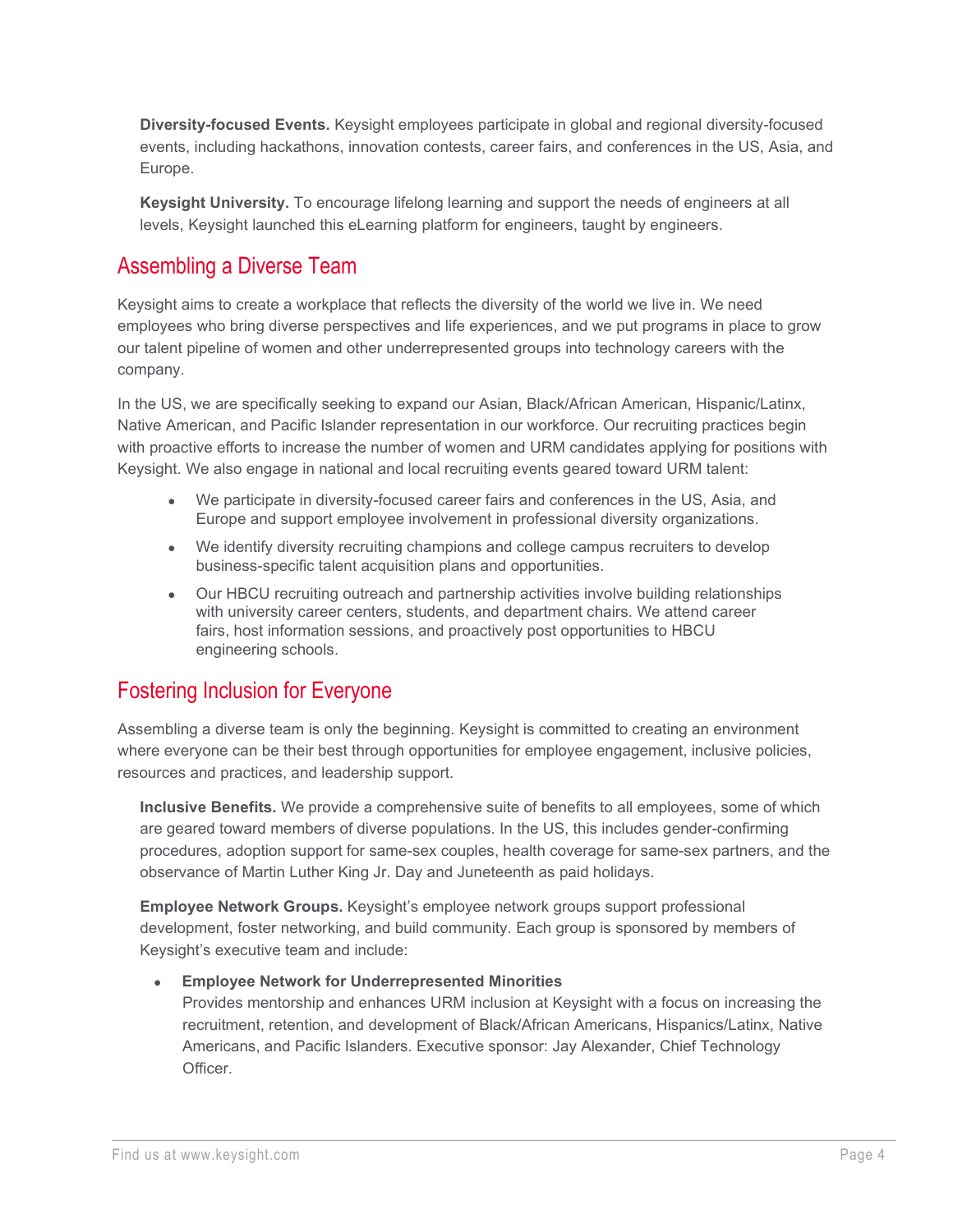#### • **Lesbian, Gay, Bisexual, Transgender, Queer, Allies (LGBTQA)**

Provides educational opportunities focused on barriers to inclusion and diversity. The group identifies and addresses barriers that prevent employees from marginalized groups from feeling safe, included, or valued. Executive sponsor: Marie Hattar, Chief Marketing Officer.

#### • **Keysight Diversity Allies**

Provides employees tools and support to become active allies for individuals who identify with marginalized or underrepresented groups. Executive sponsor: Leslie Camino, Senior Director of Diversity & Inclusion.

#### • **Woman's Leadership Development**

Connects women to each other to mutually support their professional growth and motivate them to make an impact in their local community. Executive sponsors: Ingrid Estrada, Chief Administrative Officer and Hamish Gray, Senior Vice President of Corporate Services.

### Creating a Place to Thrive

Keysight invests in its employees by providing tools to support their development and engagement at every stage of their career, and in doing so, we make sure we continuously challenge ourselves to grow in our understanding of inclusion and how to harness our diversity.

### Training Programs

**Keysight Executive Development (KED).** Starting with our top leaders, the KED program aligns our core values, with a focus on D&I, and the business strategy for the coming year.

**Leadership Diversity Training.** The *Fostering Inclusion & Diversity* program by Yale University is required training for all managers to complete by the end of 2021 and is also open to all employees.

**Keysight Leadership Model Training**. This is required of all leaders and employees yearly and emphasizes the importance of inclusive leadership skills.

**Keysight U.** This is an internal, online education platform for employee training and development which provides access to inclusive leadership training and resources.

### Mentoring Programs

A robust set of Keysight mentorship programs foster inclusion, engagement, and development for all employees throughout their Keysight careers. These programs match mentors and mentees based on gender and ethnicity, experience, personality, and skills. Programs include: New Hire Mentor Program, Keysight Society for Women Engineers, Emerging Leaders Program where the majority of 2021 nominations were women, Advanced Leadership Program, Employee Network for Underrepresented Minorities, and Accelerating Women Leaders Series.

In the US, Keysight's Emeritus program allows those in our best-in-class workforce who are approaching retirement to leave a legacy by mentoring the next generation. This program supports Keysight's succession planning, knowledge transfer, and creates a community for individuals at the end of their careers to continue their contributions to Keysight through teaching, consulting, training, and mentoring.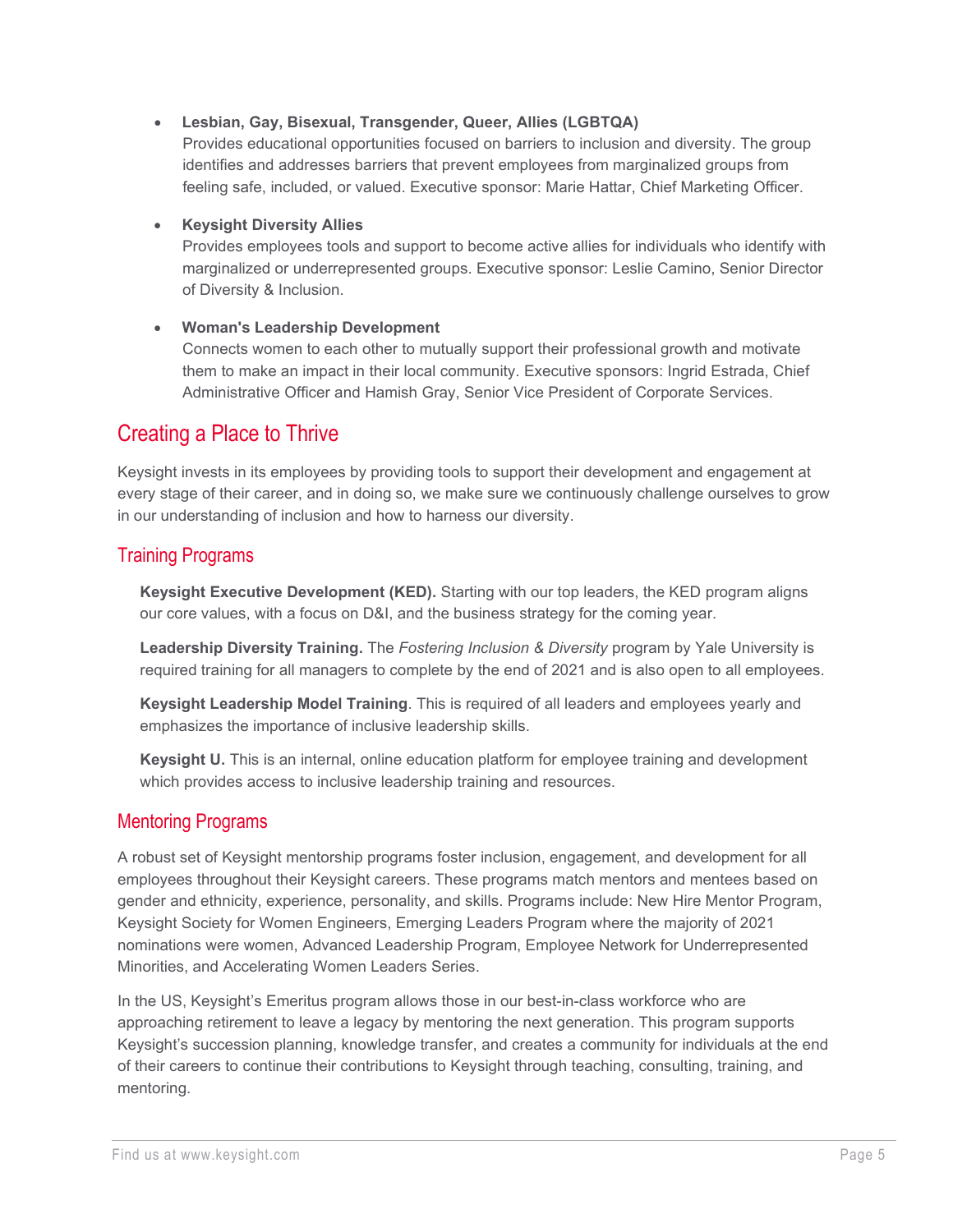### Listening to Our Employees

At Keysight, another way we practice inclusivity is by listening to our employees. The MyVoice program fosters inclusion through engagement surveys that give us insights on what employees' value and help us identify where to prioritize our efforts. This program was instrumental the past two years in mitigating the impact of COVID-19 and wildfires in California on our employee base while increasing a sense of belonging.

### **Governance**

D&I is a strategic CEO priority with quantitative and actionable goals ranging from Board of Director representation, to leadership and employee representation goals at every level. To ensure we are making progress, we have established the following governance and leadership processes:

- Keysight's Chairman of the Board and CEO Ron Nersesian and Chief People & Administrative Officer Ingrid Estrada regularly review D&I priorities and actions and communicate these efforts and progress to the board.
- CEO Ron Nersesian is a pledge signatory with CEO Action for Diversity & Inclusion, an organization whose goal is to collectively take measurable action in advancing D&I in the workplace.
- Keysight's Senior Director of D&I identifies and drives the implementation of new and ongoing initiatives to continue to foster an inclusive and diverse environment.
- D&I is part of Keysight's Corporate Social Responsibility (CSR) effort and is included in the company's CSR Management System and governance structure.
- Employee network groups have company support and sponsorship from members of the executive leadership team.

# By the Numbers

Keysight is a global, multi-generational company, with employees spanning five generations and representing more than 80 self-identified nationalities working across approximately 30 countries. We measure our progress on D&I in several ways, including through MyVoice surveys and reviewing industry benchmarks and best practices against our hiring and compensation practices. An important aspect of measuring our progress in this area is tracking the makeup of our employee base over time at all levels.

### Keysight Board of Directors

As of May 20, 2021, Keysight has a 10-member board consisting of 9 independent directors plus our CEO. Women and URM comprise 4 (40%) of the board.

**Women.** Three of the nine independent directors are women, one of whom has served on the board since 2014.

**URMs.** We have one URM member of the board and we continue to actively seek additional URM representation. It is our practice when seeking new members to include URM candidates, specifically Black candidates, in the interview process.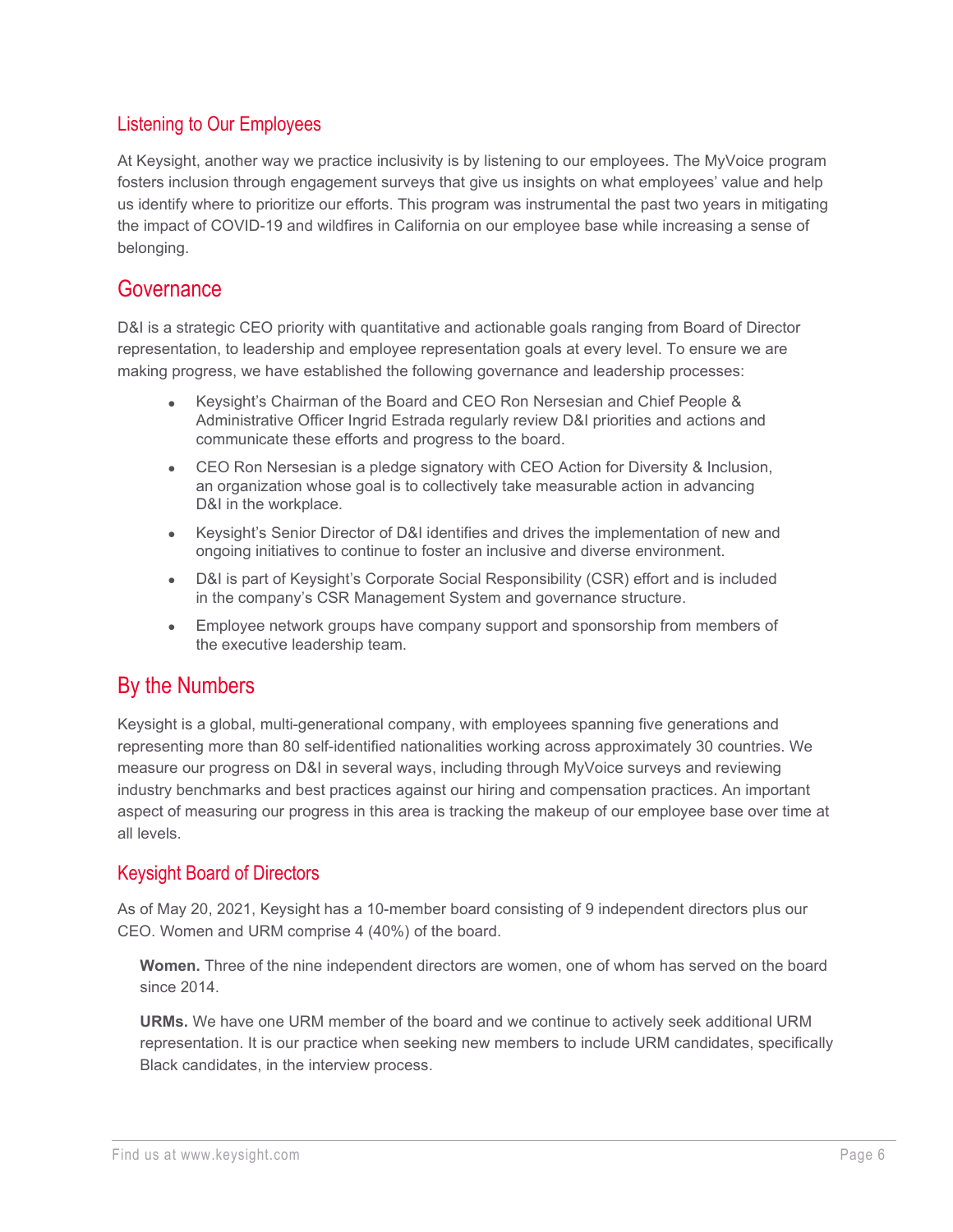**GLOBAL GENDER DATA** 

#### Employee Base - Gender **[3](#page-6-0)**

With approximately 13,900 employees worldwide as of FY2020, women represented 30% of our global workforce. From FY2015 through FY2020, the percentage of women in executive positions<sup>[4](#page-6-1)</sup> increased by 4 points while women in leadership positions<sup>[5](#page-6-2)</sup> maintained at 23%.



#### Global Representation Trend of Women

| <b>AAP</b><br>wa     | hnad | nn 4 n    |     |
|----------------------|------|-----------|-----|
| 0/<br><b>rktorce</b> | 200/ | 10/<br>7٥ | 30% |

#### Role Representation Trend

| <b>Role</b>                  | 2015              | 2020                           |
|------------------------------|-------------------|--------------------------------|
| Women on the Board           | $12.5\%$ (1 of 8) | $22.2\%$ (2 of 9) <sup>*</sup> |
| Women in executive positions | 13%               | 17%                            |
| Women in leadership          | 23%               | 23%                            |

\* In May 2021, the board was expanded to 10. Woman representation is now 30% (3 of 10)

### Pay Parity

Our salary ratio, comparing men to women, is nearly 1:1 worldwide, based on an average comparable pay ratio as reported in the Global Reporting Initiative (GRI). The industry average has women earning 82 cents to the dollar compared to men according to the US Census data of 2020<sup>6</sup>.

| Year' | 1.0 | <b>Women</b> |
|-------|-----|--------------|
| 2020  |     | 0.98         |

#### Employee Base - Ethnicity

#### Underrepresented Community

California Assembly Bill 979 (AB979) defines an underrepresented community as Black, African American, Hispanic, Latino, Asian, Pacific Islander, Native American, Native Hawaiian, or Alaska native, or as gay, lesbian, bisexual, or transgender. Underrepresented community employees represented 34% of our US workforce at the end of FY 2020. Underrepresented community representation in US executive positions increased by 10 points and representation in US leadership roles increased by 9 points, from FY 2015 - FY 2020.

<span id="page-6-1"></span><span id="page-6-0"></span><sup>3</sup> Data as of end of Fiscal Year (FY) 2020 based on headcount from our system of record

<sup>4</sup> Executive: Officer, Senior Vice President, Vice President

<span id="page-6-2"></span><sup>5</sup> Leadership (Mgmt.): Officer, Senior Vice President, Vice President, Senior Manager, Integrating Manager,

Operating Manager, Supervisor

<span id="page-6-3"></span><sup>6</sup> https://www.census.gov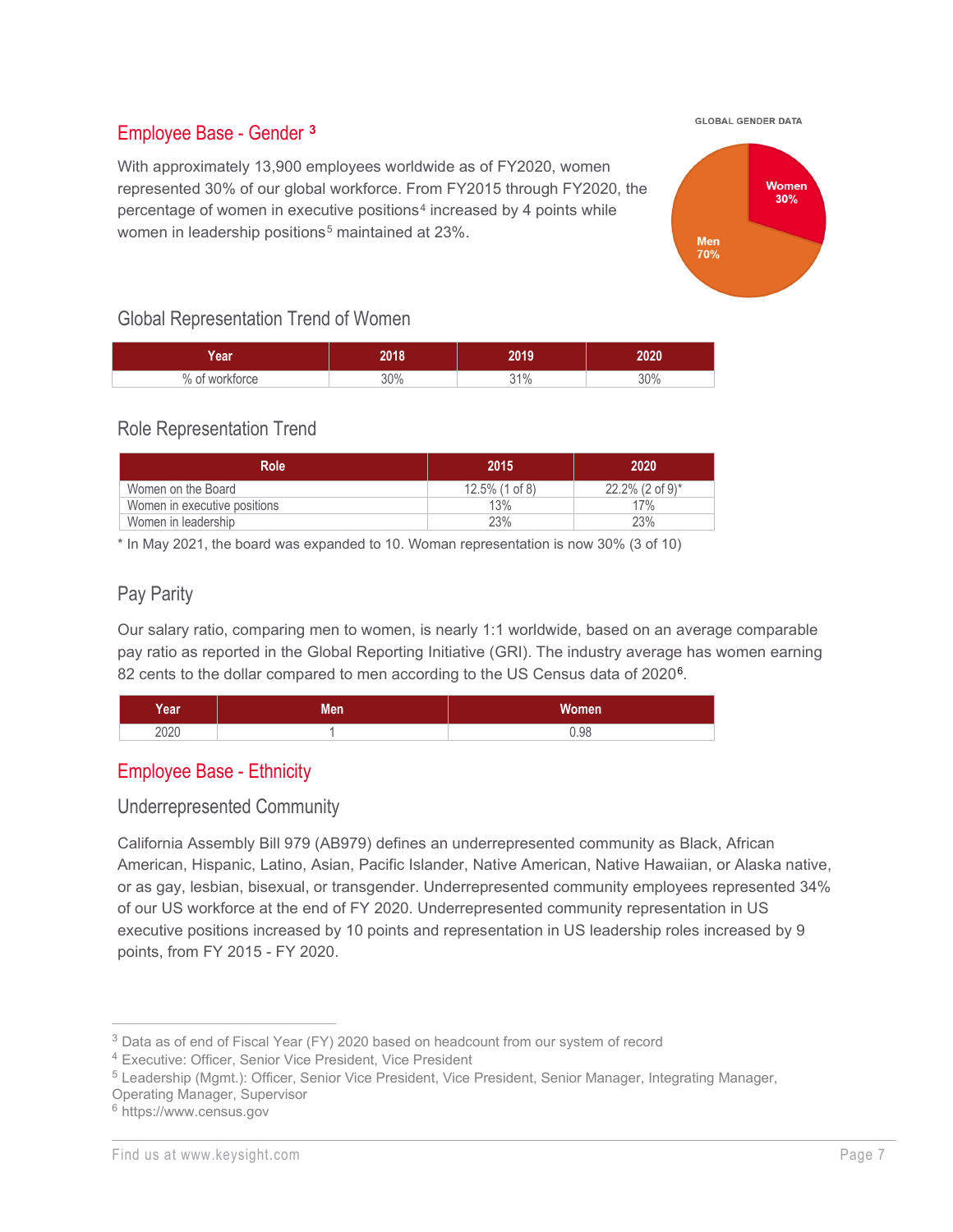### Underrepresented Community Representation in the US

| 'ear   | 2018 | 1019                 | 2020 |
|--------|------|----------------------|------|
| $%$ of | 33%  | 530<br><u>.აა 7ი</u> | 34%  |

#### Underrepresented Community Representation by Role in the US

| <b>Role</b>                | 2015              | 2020                         |
|----------------------------|-------------------|------------------------------|
| URM on the Board           | $12.5\%$ (1 of 8) | $11\%$ (1 of 9) <sup>*</sup> |
| URM in executive positions | $7\%$             | 17%                          |
| URM in leadership          | 22%               | 31%                          |

\* In May 2021, the board was expanded to 10. URM on the board is now 10% (1 of 10)

Black/African American, Hispanic/Latinx, Native American and Pacific Islander



Re presentation of Black/African American, Hispanic/Latinx, Native American, and Pacific Islander populations was unchanged on the Board, declined 1 point in executive positions, and increased 1 point in leadership positions from FY 2015 - FY 2020.

In addition to increasing representation of underrepresented communities across our business, Keysight is specifically focused on increasing representation by Black/African American, Hispanic/Latinx, Native American, and Pacific Islander populations, which historically are underrepresented in the high-tech industry.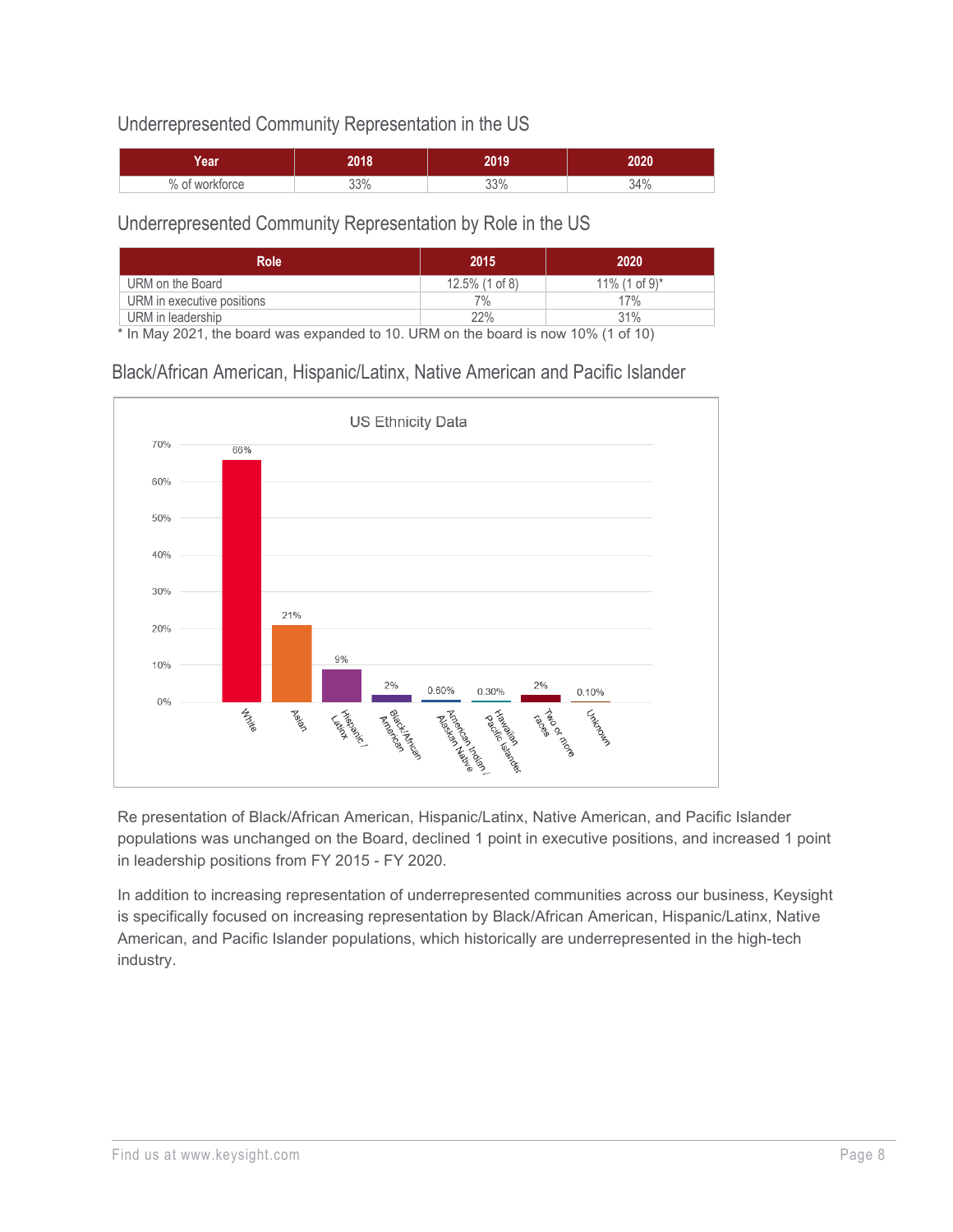Black/African American, Hispanic/Latinx, Native American, and Pacific Islander Representation in the US

| <b>ear</b>     | 2018 | ט ו                    | 2020                   |
|----------------|------|------------------------|------------------------|
| % of workforce | 1%   | 40 <sub>i</sub><br>-70 | 40 <sub>i</sub><br>170 |

Black/African American, Hispanic/Latinx, Native American, and Pacific Islander Representation by Role

| <b>Role</b>                                                                                             | 2015 | 2020  |
|---------------------------------------------------------------------------------------------------------|------|-------|
| Black/African American, Hispanic/Latinx, Native American and<br>Pacific Islander in executive positions | 3%   | $2\%$ |
| Black/African American, Hispanic/Latinx, Native American and<br>Pacific Islander in leadership          | 7%   | 8%    |

# External Recognition



**Top Employers Institute (Spain and Germany).** Keysight Spain and Germany have been named top employers by the Top Employers Institute for the second year in a row.

**JUST List (US).** Keysight has been included on Forbes' list of America's Most Just Companies each of the past four years.

- Workforce Demographics 2nd in the industry
- DEI Policies 6th in the Industry

**FORTUNE's 100 Best Workplaces for Diversity (US).** Keysight was included in FORTUNE Magazine's list of 100 Best Workplaces for Diversity each of the past two years.

A complete list of awards can be found on our [Employer Awards webpage.](https://jobs.keysight.com/content/Employer-Awards/?locale=en_US)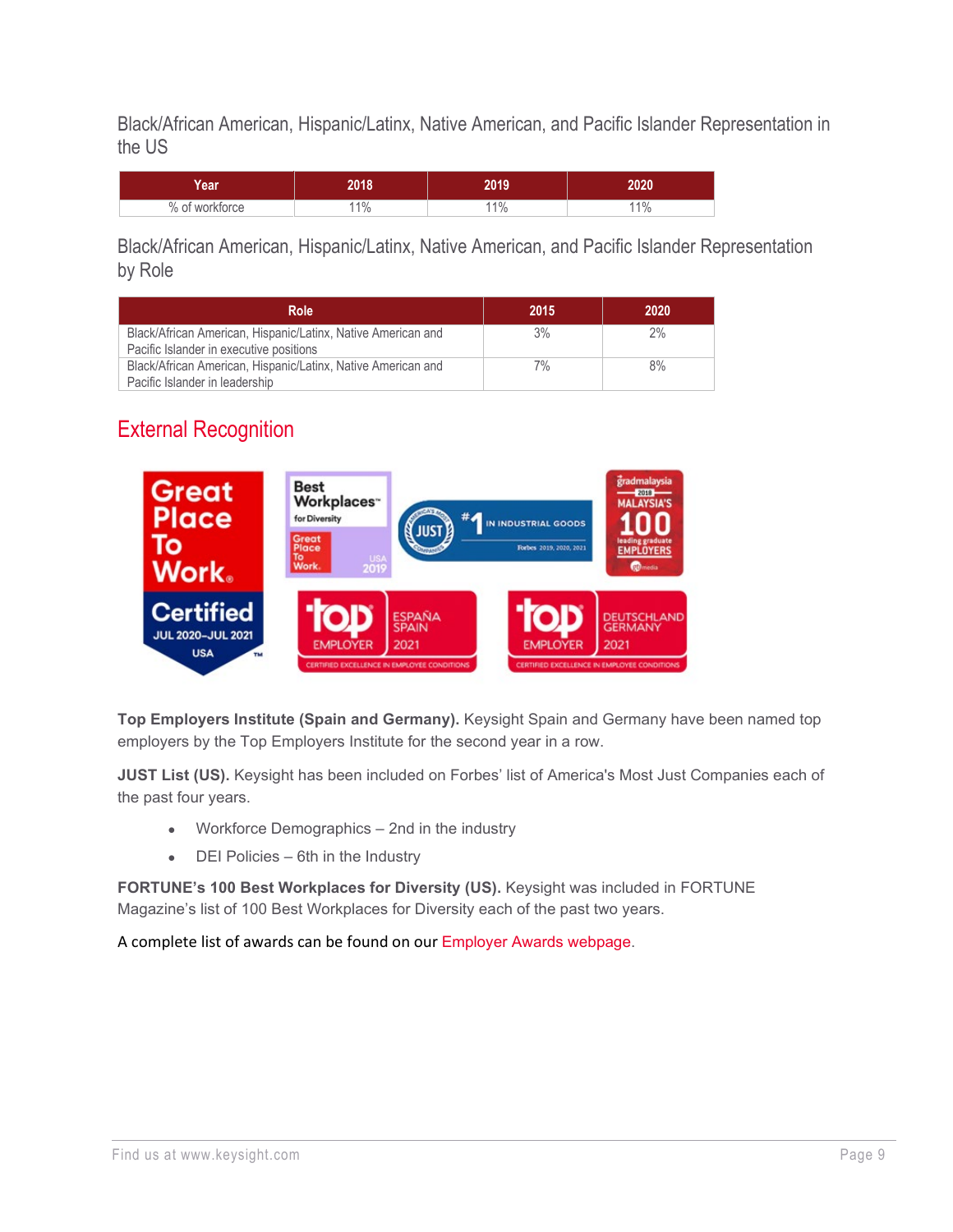# What Comes Next

### Updating Engineering Terminology.

Recent events have created awareness that terms widely used by engineers, in some cases for decades, are terms of bias and exclusion. These terms may be spoken or found in engineering output and documentation across many industries. Terms such as "whitelist" and "blacklist" and "master" and "slave" are now understood to be discriminatory.

In 2020, Keysight established a committee to investigate the usage of these specific terms. Usage of the terms were found in documentation as well as software code, so the company decided to replace the terms where found. The remediation efforts, including testing, is expected to be completed in 2021 at an approximate \$1-2M cost.

#### Holding Ourselves Accountable

Though we are moving in the right direction, the work to create a more inclusive and diverse workplace has a long way to go in our communities, in our industry, and in our company. We recognize that to continue to improve, we must enable transparency within and outside the company; we must continue to set and track aggressive goals; and we must continue to nurture D&I programs, implement new initiatives, and involve all our employees.

Starting May 2021, our annual hiring goals are as follows:

- 35% Global new hires are women (2020 31%)
- 45% US external regular hires are URM (2020 42%)
- 80% of our managers will be expected to go through the Yale University Fostering Inclusion & Diversity program. 2022 goal of 100%

In addition, we will:

- Continue to invest in STEM education to nurture future engineers
- Globally increase our sourcing and recruiting of diverse candidates, which will focus on Asian, Black/African American, Hispanic/Latinx, Native American, and Pacific Islander representation
- Expand our D&I training and development
- Implement a Global Inclusion Council in 2021 to align and track Keysight's D&I progress
- Continue executive- and board-level tracking and governance of our D&I program
- Publish a global D&I 2022 report and enhance our visibility in diverse communities, colleges, and universities to remain a magnet for the best talent